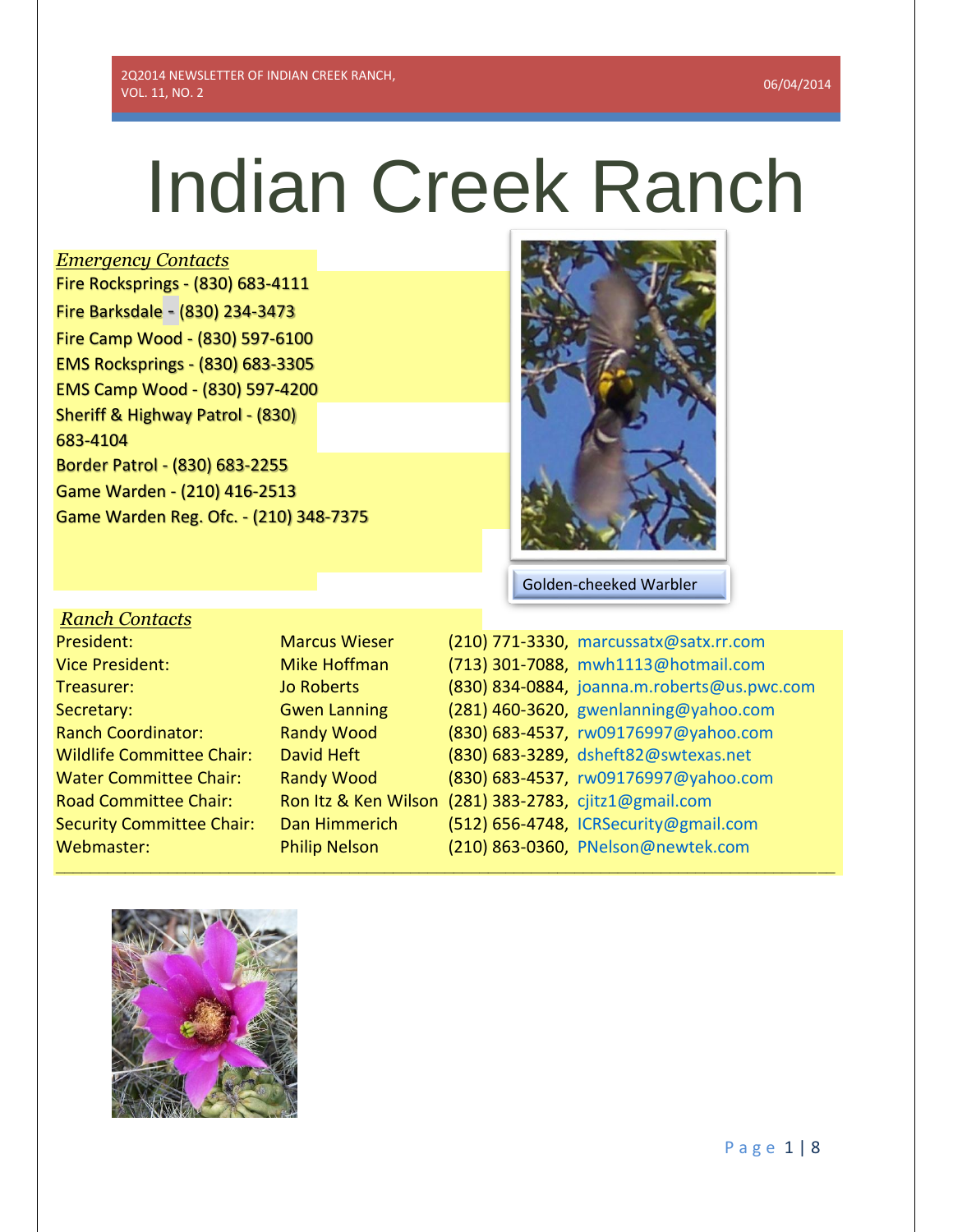# *President's Report*

By Marcus Wieser

We had a great turnout at the spring gathering. Thanks to Mike Hoffman for grilling the burgers and thanks to Randy Wood for getting the hangar set up. There was an abundance of freshly grilled chicken, tasty sides and sweet treats. Thanks to all of you for making it a fun event.

One of the issues that was brought up are the locks. Many of us leave the ranch and change only one digit on the combination lock. This seems to be a well-known practice and others have been able to gain access to the ranch by rotating the first or last dial on the combination until they find the right combo. Please scramble the numbers when you go through the gates to prevent this from happening.

Our water system has been performing relatively well over the last few months:

- We had only one issue with a member leaving their valve partially open. A leak on the property owner's line drained several thousand gallons from the association tank and left neighbors without water. Please make sure you completely close your valves.

- Another issue arose when one of the association valves was opened by someone. It caused the water from the new well to feed back into phase V and leave phase IV without water. Please do not handle the association valves. The system is made up of a series of complex interconnected lines, which are easily thrown out of balance.

Many thanks to Randy Wood for keeping our water system up and running.

Please remember that the association water is for wildlife use only and not save for domestic use. Rainwater harvesting for domestic use can be a relatively easy and inexpensive alternative to drilling a well. One of our association members mentioned at the spring gathering that he has been supplying all the water for his property with harvested rainwater for the past four years.

We will put together additional information for suggestions on materials used for rainwater collection and filtration and publish it in an upcoming newsletter.

As you may have noticed, we piled up material for the road maintenance work in the gravel pit at phase IV/V. We have been waiting for a good rain to wet down the roads before starting the maintenance work. A couple of weeks ago we had several good downpours, and the road work has begun. At this time we are completing the first phase of this year's work. The main road should be in much better shape. Thanks to the hard work of our road committee and Randy's help.

We posted several signs throughout the ranch as a reminder that the speed limit on the ranch roads is 20 MPH. Please do not speed on our roads, as driving too fast is unsafe and wears the roads out prematurely.

David Heft, our wildlife committee chair, has been working with the Texas Parks and Wildlife Department to coordinate the Montezuma Quail Study on the ranch. This is a great opportunity for Indian Creek Ranch to further our wildlife management efforts. Many thanks to David for his hard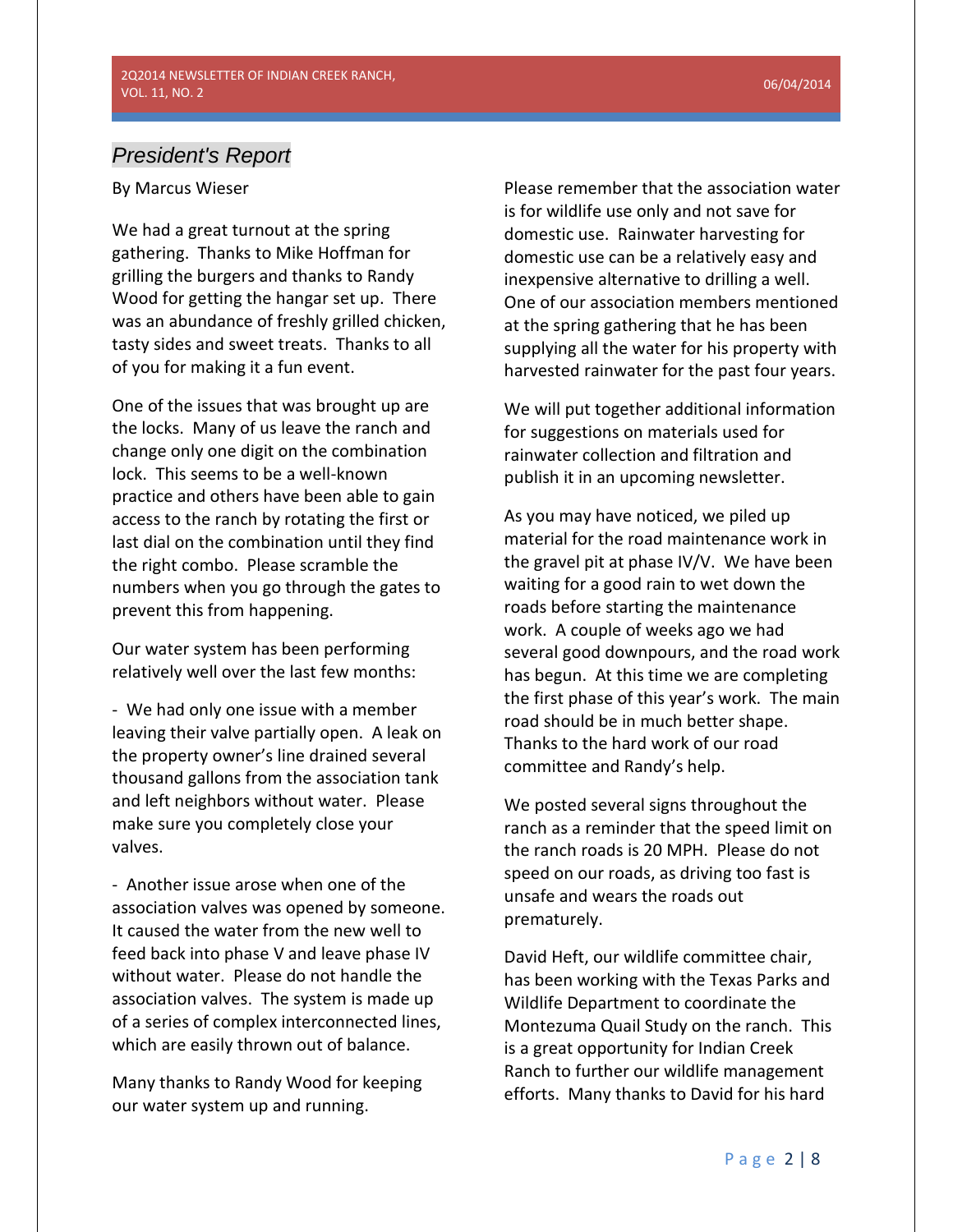2Q2014 NEWSLETTER OF INDIAN CREEK RANCH, VOL. 11, NO. 2 06/04/2014

work and thanks to all of our association members who volunteered to participate in this study.

Always remember, if you have any classifieds, please let Gwen Lanning, our secretary and newspaper editor, know and she will be glad to publish them in the next newsletter.

I want to thank our officers, committee chairmen and volunteers for all their hard work and support. Remember, this is your association and you can help to make it great. Please let us know if you want to get involved and volunteer.

Marcus

**\_\_\_\_\_\_\_\_\_\_\_\_\_\_\_\_\_\_\_\_\_\_\_\_\_\_\_\_\_\_\_\_\_\_\_\_\_\_\_\_\_\_\_\_\_\_\_\_\_\_\_\_\_\_\_\_\_\_\_\_\_\_\_\_\_\_\_\_\_\_\_\_\_\_\_\_\_\_\_\_\_\_\_\_\_**

# *Wildlife Committee Report*

By David Heft

The most important news on the wildlife front for the ranch is that we finally received some substantial rainfall. Over the last 2 days (May 25-26) I measured 1.7 inches here at our place on the north end of the ranch. Hopefully this will provide some good nesting conditions for our quail and good conditions for deer fawning. It may have come too late to be of significant benefit to our turkey population. We will continue our elk survey again this year but only in the month of August. Forms and instructions will be sent out separately.

**Montezuma Quail Study Update**: Texas Parks and Wildlife conducted a training workshop for their personnel here on the ranch May 14 for Montezuma quail surveys. Some biologists and managers from other large ranches and one subdivision also attended. They have not yet developed a workshop specifically for landowners yet but hopefully that will happen in the future. They were successful in having birds

respond to the survey calls and filmed several Montezuma quail on my property.



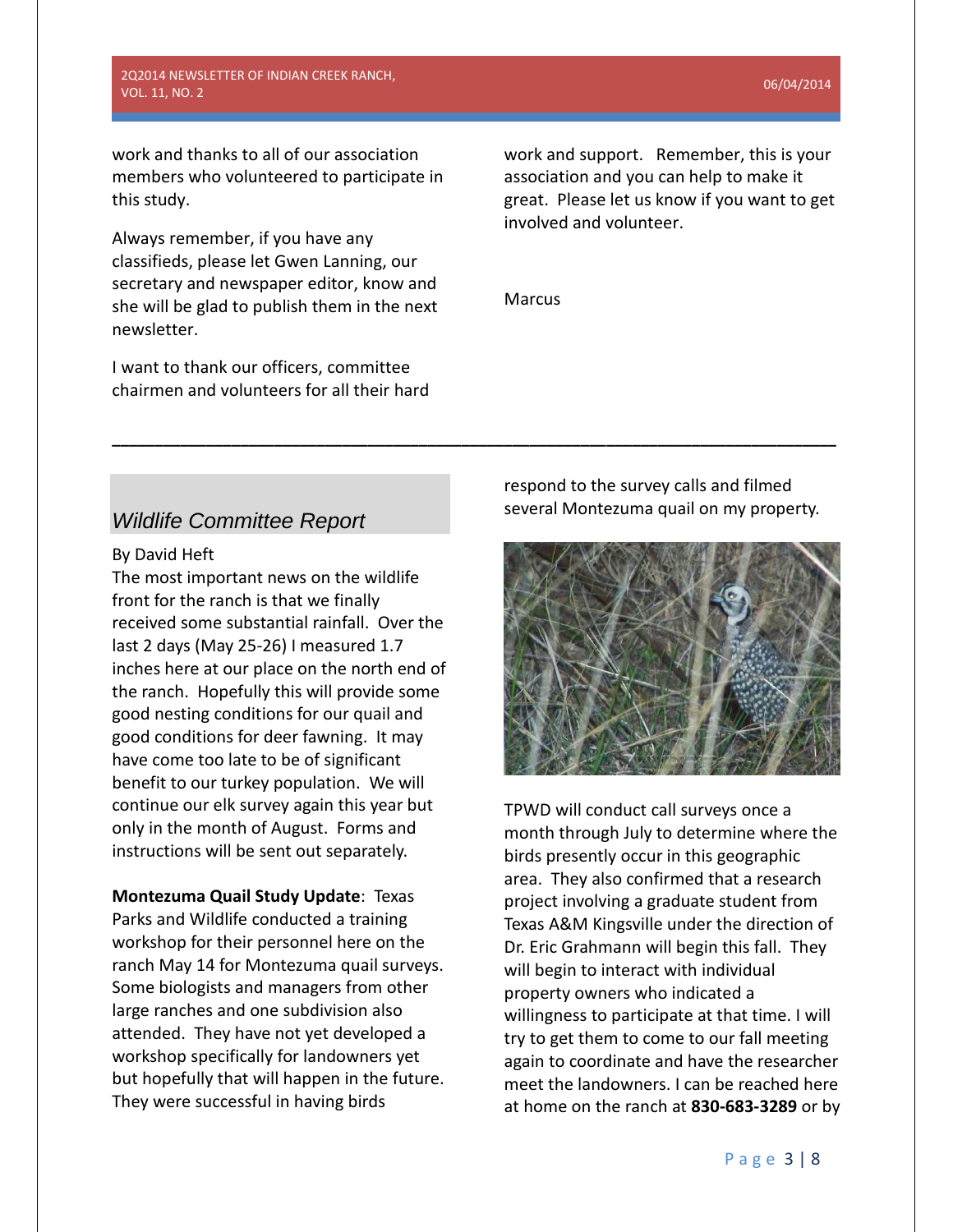## 2Q2014 NEWSLETTER OF INDIAN CREEK RANCH, VOL. 11, NO. 2 06/04/2014

email at **[dsheft82@swtexas.net](mailto:dsheft82@swtexas.net)** if you have additional questions.

I would like to begin a regular species highlight in each newsletter to better inform our members of some of the habitat requirements and management needs for various species on the ranch. I will begin with those species of greatest interest to our membership and work into the lesser known non-game species as we progress.



Stealth Cam 04/30/2014 09:29:28  $3.85F$ 

The first species I would like to talk about is the **Rio Grande wild turkey**. I wanted to do this because in visiting with members on the ranch there seem to be some common misconceptions about the status and management of this species. The Rio Grande turkey is the most common of 3 sub-species of wild turkey found in Texas. Their numbers in the Edwards Plateau have actually declined since the highs of the 1980s but appear to have stabilized over the past 2 decades. Current statewide population estimates from TPWD put the number of birds statewide at about 500,000. That sounds like a lot but compare it to 3.8 million whitetail deer in Texas.

Wild turkeys on average only live 2-3 years but some individuals have lived to be 10 years of age. The three most critical

components of good turkey habitat are roost sites, nesting cover, and brood habitat. **Roost sites** in the Edwards Plateau are most often associated with drainages where larger trees grow due to higher moisture availability. Good roost trees have spreading horizontal branch structure and fairly open canopies that allow the birds to fly into the trees. The majority of roost sites on the ranch are large oak trees. It is critical not to disturb birds at the roost sites as they will abandon them with continued disturbance. It is also illegal to hunt turkeys on the roost in Texas and most states. Good roost sites also have open approach areas where the birds can detect any predators before they go to roost.

The most critical element in good **nesting cover** is tall grasses approximately 18 inches in height. Most nests will be found in grasses near the base of some type of shrubby cover. One Texas study reported that 87% of all nests were in this type of grass cover. Most hens nest within ¼ mile of a water source. Recent studies in Texas have shown that only 1/3 to 2/3 of hens will actually try to nest each year depending on the weather and habitat conditions. Each hen will lay an average of 9-11 eggs with up to 16 reported over a 2 week period. She will then incubate the eggs for 28 days until they hatch. A maximum of only 30-40% of the nests will be successful in hatching. The rest will be lost to weather or predation events.

The first 2 weeks of a poult's life are also characterized by high mortality losses to a variety of causes. The poults immediately begin foraging on their own under the watchful eye of the hen. Semi-open grassy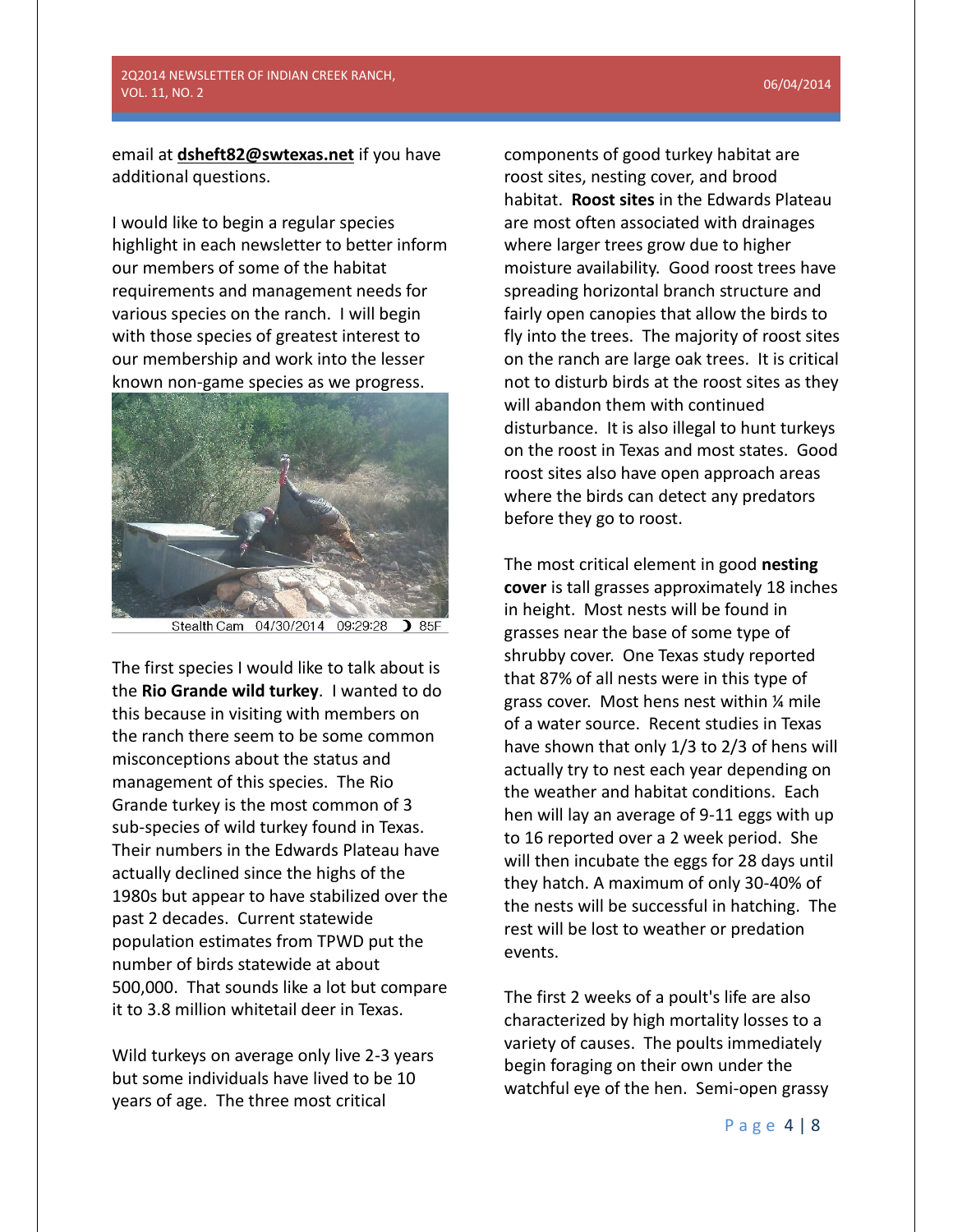areas with high bug populations and nearby overhead cover provide good **brood habitat** in this stage of their life. After 2 weeks the poults can fly and will begin roosting in trees substantially increasing their chances for survival. Out of an average of 8-10 poults hatched from a nest only 2-3 are usually still alive at the end of the summer. The point here is that becoming an adult turkey is not a high percentage game for young poults even if the eggs do successfully hatch. Once fully grown, turkeys are primarily herbivorous but will still take insects and other invertebrates. A large variety of grass seeds, fruits, nuts, and forbs make up the majority of their diet. Under severe conditions supplemental poultry feeds do seem to benefit turkeys but will not make up for poor natural habitat conditions.

Good habitat in a mosaic of open and wooded cover with available water will provide everything a turkey needs. Most recommendations suggest a 50-50 mix of open areas and brush. Some more recent research and my experience is that 30-40% seems to be sufficient. Brush is all species, not just juniper (cedar). Juniper berries are eaten by turkeys but heavy brush cover will deter turkey use since their primary defense against predators is their eyesight.

Our current overall ranch management plan calls for harvesting no more than 20% of our

turkey population in any year. This is based on a normal year with normal reproduction. I will discuss beginning a population survey at our fall meeting so we can monitor not just our overall population but also our poult/hen ratios each year. My current estimate is that we have approximately 200- 300 birds on the ranch. In our best rainfall years we may have approached 400 birds. Because of their diurnal movements and large ranges most of our members seem to assume their numbers are much higher. Last years reported harvest was 28 birds with an estimated harvest of 40. Most of the birds were taken during the fall hunt and were hens. As you can see we are very close to our maximum recommended harvest.

Two good publications for information are "Rio Grande Wild Turkey in Texas, Biology and Management" by the Texas AM Extension Service publication number B-6198:

[http://wildlife.tamu.edu/files/2012/05/779](http://wildlife.tamu.edu/files/2012/05/77906723-Rio-Grande-Wild-Turkey-in-Texas-Biology-and-Management.pdf) [06723-Rio-Grande-Wild-Turkey-in-Texas-](http://wildlife.tamu.edu/files/2012/05/77906723-Rio-Grande-Wild-Turkey-in-Texas-Biology-and-Management.pdf)[Biology-and-Management.pdf](http://wildlife.tamu.edu/files/2012/05/77906723-Rio-Grande-Wild-Turkey-in-Texas-Biology-and-Management.pdf) and "Texas Turkey Talk" by TPWD: [http://www.tpwd.texas.gov/publications/p](http://www.tpwd.texas.gov/publications/pwdpubs/media/pwd_bk_w7000_0827.pdf) [wdpubs/media/pwd\\_bk\\_w7000\\_0827.pdf](http://www.tpwd.texas.gov/publications/pwdpubs/media/pwd_bk_w7000_0827.pdf) . As always if you have any wildlife questions give me a call or send an email.

**\_\_\_\_\_\_\_\_\_\_\_\_\_\_\_\_\_\_\_\_\_\_\_\_\_\_\_\_\_\_\_\_\_\_\_\_\_\_\_ \_\_\_\_\_\_\_\_\_\_\_\_\_\_\_\_\_\_\_\_\_\_\_\_\_\_\_\_\_\_\_\_\_\_\_\_\_\_\_**

**\_\_\_\_\_\_**

# *Secretary's Report*

By Gwen Lanning The spring Indian Creek Ranch landowners' meeting was held on a nice cool day,

P a g e 5 | 8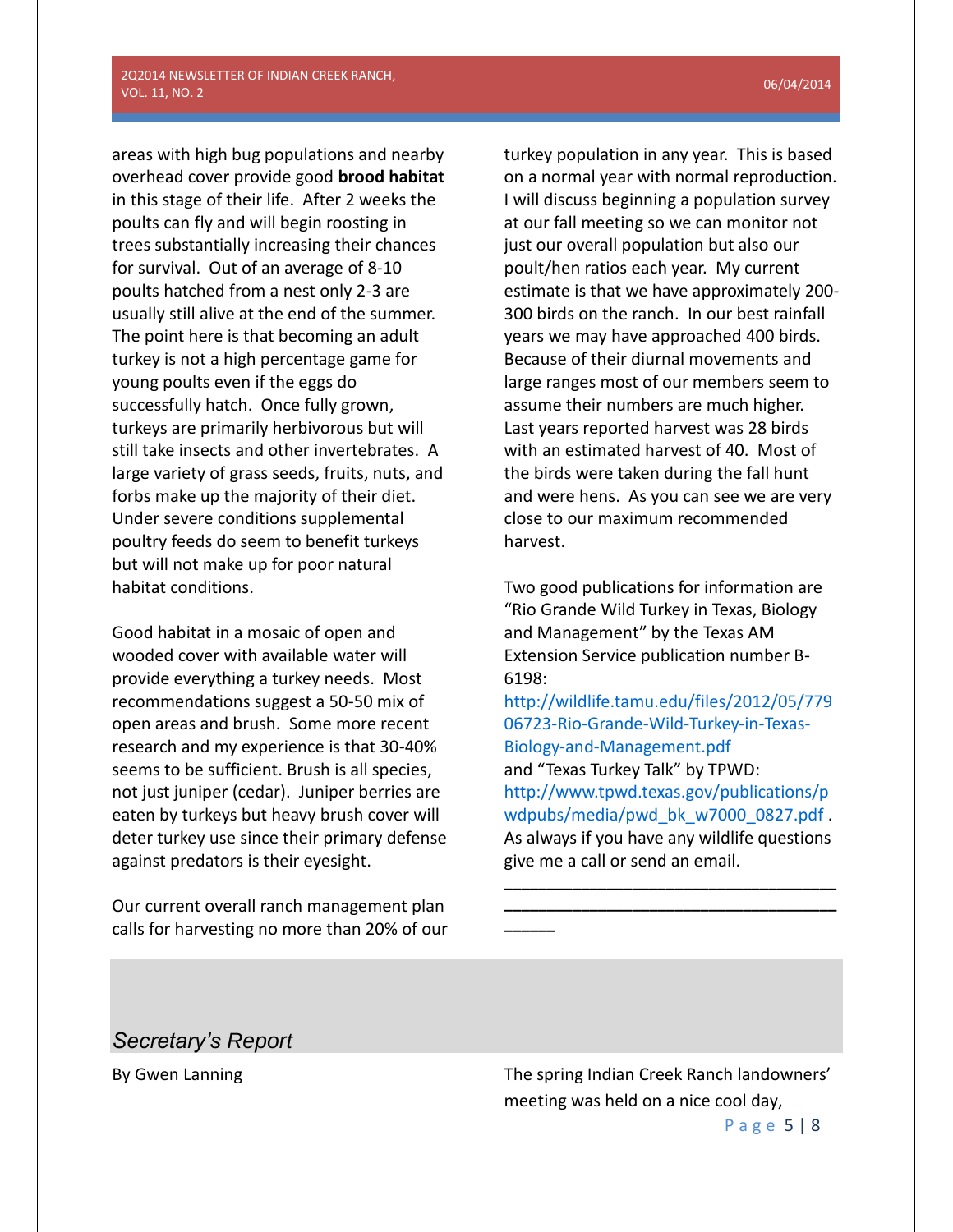Saturday May 24<sup>th</sup>, 2014, at the air strip. About 50 people attended. Officers and committee members gave brief updates on ongoing issues and activities on the ranch, including road work, and Montezuma quail research. More details about those topics may be found in Marcus Wieser's and David Heft's reports.

No security problems have been reported lately.

One of the big topics of conversation was the water system. A new sign has been placed at the entrance to remind everyone that this is non-potable water, meant for the wildlife only. It is not a closed, sanitized system. Several people shared their successful experiences with rain harvesting, and we are going to try to have a speaker on that subject at the fall meeting.

Some housekeeping notes - previously our newsletter was numbered to reflect the *Treasurer's Report*

news period that it was summarizing and reporting – so for example, the fourth quarter reports from 2011, would have been sent out during the first quarter of 2012. We have changed that so that the date of the newsletter reflects the time period that it actually comes out. Therefore this newsletter is 2014 Second Quarter. There was no newsletter titled 2013 Fourth Quarter, due to the change in attributing the date.

Also, I have just switched from a 10-yearold computer to a newer one, and I am still trying to figure out all the updates in Microsoft Word! There are random lines and text box borders in this newsletter that I have not been able to clean up. I hope to get those fixed by the next issue.

And, if you have classifieds or photos to include in future newsletters, please email them to me at [gwenlanning@yahoo.com](mailto:gwenlanning@yahoo.com).

## **By Jo Roberts**

It was great to see such a good turnout at the spring gathering. After a good start, payment of your dues has slowed down. 72% of landowners paid on time (thank you) but we still have 5 landowners owing a total of \$1850. Payment would be appreciated so I don't have to keep chasing you.

We expect to incur our road work expenses in the next few months and water expenses are always a wild card, but so far this year we are well within budget.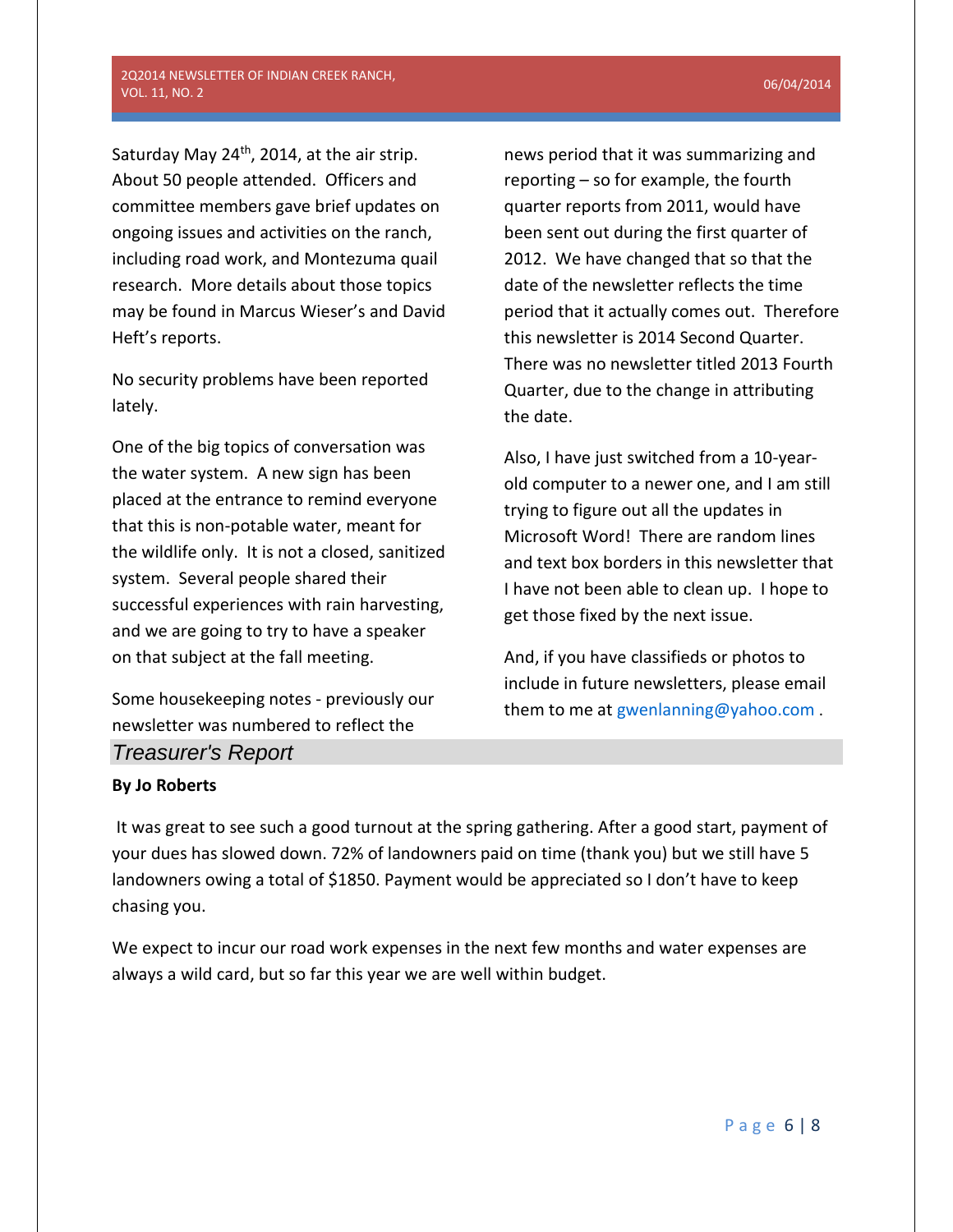| <sup>3</sup> Expenses incurred and submitted for reimbursement by Owners, e.g., plumbing supplies, annual meeting expenses, administrative expenses, are considered<br><sup>1</sup> Income is considered received when it is deposited in the ICR bank account.<br>incurred upon acceptance of invoices/receipts by the Treasurer.<br>Expenses for labor, e.g., well services or road work, are accrued in the month the work was performed | <b>Emergency Reserve</b><br>Amount Available for Current Year | <b>Current Balance:</b> | <b>Total Expenses</b>     | Reserve       | <b>Attorney Fees</b>                                | Administrative Expenses | <b>Property Taxes</b> | Grounds Maintenance    | <b>Annual Meeting</b><br>Electric Bills | Wildlife Biologist              | Water System Maintenance | Road Work      | Expenses in 2014 <sup>2,3</sup> |                           | Special Assessments                   | Annual Assessments<br>Income in 2014 <sup>1</sup> | Balance brought forward from 2013: |                   | As of May 28, 2014<br>The Owners Association at Indian Creek<br>Income and Expense Report - 2014 |  |
|---------------------------------------------------------------------------------------------------------------------------------------------------------------------------------------------------------------------------------------------------------------------------------------------------------------------------------------------------------------------------------------------------------------------------------------------|---------------------------------------------------------------|-------------------------|---------------------------|---------------|-----------------------------------------------------|-------------------------|-----------------------|------------------------|-----------------------------------------|---------------------------------|--------------------------|----------------|---------------------------------|---------------------------|---------------------------------------|---------------------------------------------------|------------------------------------|-------------------|--------------------------------------------------------------------------------------------------|--|
|                                                                                                                                                                                                                                                                                                                                                                                                                                             |                                                               |                         | \$44,320.68               | $\mathbf{I}$  | $\sim$                                              | ひ<br>1,688.26           | ひ<br>472.66           | $\mathbf{v}$<br>116.65 | $\mathbf{v}$<br>2,671.53<br>167.52      | ひ<br>$\hat{\mathbf{v}}$<br>T,   | ↜<br>39,204.06           |                |                                 | Total Income \$ 32,342.59 |                                       | \$32,342.59                                       |                                    | 2013              |                                                                                                  |  |
|                                                                                                                                                                                                                                                                                                                                                                                                                                             |                                                               |                         | $\mathbf{v}$<br>5,683.69  | S             | $\mathbf{v}$                                        | ぃ                       | $\Upsilon$            | $\mathbf{v}$           | $\mathbf{v}$                            | い<br>ひ<br>1,121.23<br>585.00    | $\mathbf{v}$<br>3,977.46 |                |                                 | \$23,579.16               |                                       | \$23,579.16                                       | \$45,411.94                        | 10,2014           |                                                                                                  |  |
|                                                                                                                                                                                                                                                                                                                                                                                                                                             |                                                               |                         | $\mathbf{v}$<br>630.14    |               |                                                     | $\sim$<br>100.00        |                       | 243.75                 | $\overline{\phantom{0}}$                | $\mathbf{v}$<br>286.39          |                          |                |                                 | $\bullet$<br>7,529.17     | $\frac{1}{2}$                         | 7,529.17                                          |                                    | 2Q 2014           |                                                                                                  |  |
|                                                                                                                                                                                                                                                                                                                                                                                                                                             |                                                               |                         | $\mathbf{v}$              | $\hat{v}$     | w w w w w w w w w<br><u>us us us us us us us us</u> |                         | $\mathbf{1}$          | $\,$ $\,$              | $\,$ $\,$<br>$\,$ t                     | $\mathbf{r}$                    |                          |                |                                 | $\mathbf{v}$<br>ひ         | $v \sim v$<br>$\,$ $\,$<br><b>v</b> v | $\blacksquare$                                    |                                    | 3Q 2014           |                                                                                                  |  |
|                                                                                                                                                                                                                                                                                                                                                                                                                                             | S<br>¢                                                        | $\mathbf{v}$            | s                         |               | Ş                                                   | ぃ                       | ひ                     | ひ                      | $\mathbf{1}$<br>ひ                       | ぃ<br>$\sim$                     |                          |                |                                 | s                         | $\hat{\mathbf{v}}$                    | $\hat{\zeta}$                                     |                                    | 4Q 2014           |                                                                                                  |  |
|                                                                                                                                                                                                                                                                                                                                                                                                                                             | (28,000.00)<br>42,206.44                                      | 70,206.44               | 6,313.83                  |               |                                                     | 100.00                  |                       | 243.75                 | 1,407.62<br>$\ddot{\phantom{0}}$        | 585.00                          | 3,977.46                 |                |                                 | 31,108.33                 |                                       | 31,108.33                                         |                                    | <b>2014 Total</b> |                                                                                                  |  |
|                                                                                                                                                                                                                                                                                                                                                                                                                                             |                                                               |                         | $\mathbf{v}$<br>47,672.52 | 5,372.52      |                                                     | 400.00                  | 00'006                | ひ<br>1,500.00          | $\mathbf{v}$<br>3,000.00<br>1,000.00    | $\omega$<br>500.00              | 20,000.00                | 15,000.00      |                                 | \$ 32,653.17              | か                                     | $\mathfrak{S}$<br>32,653.17                       |                                    | <b>Budget</b>     |                                                                                                  |  |
|                                                                                                                                                                                                                                                                                                                                                                                                                                             |                                                               |                         | s<br>41,358.69            | S<br>5,372.52 | $\Omega$                                            | $\Omega$<br>300.00      | ひ<br>00'006           | $\sim$<br>1,256.25     | い<br>$\Omega$<br>1,000.00               | $\omega$<br>1,592.38<br>(85.00) | 16,022.54                | S<br>15,000.00 |                                 | $\mathbf{v}$<br>1,849.58  | $\hat{v}$                             | $\check{S}$<br>1,849.58                           |                                    | Remaining         |                                                                                                  |  |